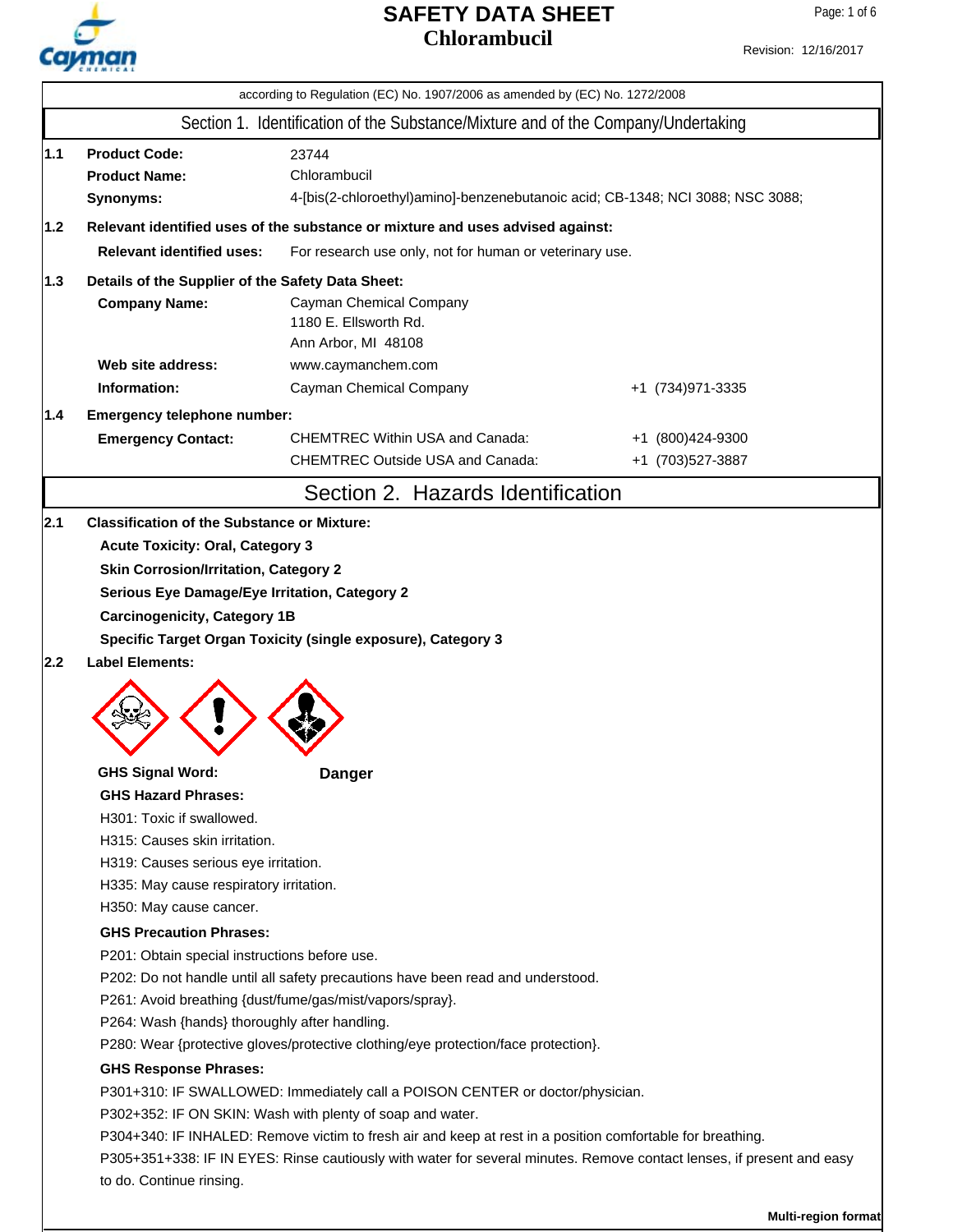Page: 2 of 6

| CHEMICAL                                                           |                                                                  |                                          |                                                                                                                           |                                                                     |                     |                                                                                                   |  |  |  |
|--------------------------------------------------------------------|------------------------------------------------------------------|------------------------------------------|---------------------------------------------------------------------------------------------------------------------------|---------------------------------------------------------------------|---------------------|---------------------------------------------------------------------------------------------------|--|--|--|
|                                                                    | P308+313: IF exposed or concerned: Get medical attention/advice. |                                          |                                                                                                                           |                                                                     |                     |                                                                                                   |  |  |  |
|                                                                    |                                                                  |                                          | P312: Call a POISON CENTER or doctor/physician if you feel unwell.                                                        |                                                                     |                     |                                                                                                   |  |  |  |
|                                                                    |                                                                  | P330: Rinse mouth.                       |                                                                                                                           |                                                                     |                     |                                                                                                   |  |  |  |
| P332+313: If skin irritation occurs, get medical advice/attention. |                                                                  |                                          |                                                                                                                           |                                                                     |                     |                                                                                                   |  |  |  |
|                                                                    |                                                                  |                                          |                                                                                                                           | P337+313: If eye irritation persists, get medical advice/attention. |                     |                                                                                                   |  |  |  |
|                                                                    |                                                                  |                                          | P362+364: Take off contaminated clothing and wash it before reuse.                                                        |                                                                     |                     |                                                                                                   |  |  |  |
|                                                                    |                                                                  | <b>GHS Storage and Disposal Phrases:</b> |                                                                                                                           |                                                                     |                     |                                                                                                   |  |  |  |
|                                                                    |                                                                  |                                          | Please refer to Section 7 for Storage and Section 13 for Disposal information.                                            |                                                                     |                     |                                                                                                   |  |  |  |
| 2.3                                                                |                                                                  | <b>Adverse Human Health</b>              | Causes serious eye irritation.                                                                                            |                                                                     |                     |                                                                                                   |  |  |  |
|                                                                    |                                                                  | <b>Effects and Symptoms:</b>             | Causes skin irritation.                                                                                                   |                                                                     |                     |                                                                                                   |  |  |  |
|                                                                    |                                                                  |                                          | Material may be irritating to the mucous membranes and upper respiratory tract.                                           |                                                                     |                     |                                                                                                   |  |  |  |
|                                                                    |                                                                  |                                          | May be harmful by inhalation or skin absorption.                                                                          |                                                                     |                     |                                                                                                   |  |  |  |
|                                                                    |                                                                  |                                          | May cause cancer.                                                                                                         |                                                                     |                     |                                                                                                   |  |  |  |
|                                                                    |                                                                  |                                          | May cause respiratory system irritation.                                                                                  |                                                                     |                     |                                                                                                   |  |  |  |
|                                                                    |                                                                  |                                          | Toxic if swallowed.                                                                                                       |                                                                     |                     |                                                                                                   |  |  |  |
|                                                                    |                                                                  |                                          |                                                                                                                           |                                                                     |                     | To the best of our knowledge, the toxicological properties have not been thoroughly investigated. |  |  |  |
|                                                                    |                                                                  |                                          | Section 3. Composition/Information on Ingredients                                                                         |                                                                     |                     |                                                                                                   |  |  |  |
|                                                                    |                                                                  |                                          |                                                                                                                           | <b>Concentration</b>                                                | EC No./             | <b>GHS Classification</b>                                                                         |  |  |  |
| $CAS$ #/<br><b>RTECS#</b>                                          |                                                                  | <b>REACH Registration No.</b>            | Hazardous Components (Chemical Name)/                                                                                     |                                                                     | <b>EC Index No.</b> |                                                                                                   |  |  |  |
|                                                                    | 305-03-3                                                         |                                          | Butanoic acid, 4-[Bis(2-chloroethyl)amino] benzene-                                                                       | 100.0%                                                              | 206-162-0           | Acute Tox.(O) 3: H301                                                                             |  |  |  |
| ES7525000                                                          |                                                                  |                                          |                                                                                                                           |                                                                     | <b>NA</b>           | Skin Corr. 2: H315                                                                                |  |  |  |
|                                                                    |                                                                  |                                          |                                                                                                                           |                                                                     |                     | Eye Damage 2: H319                                                                                |  |  |  |
|                                                                    |                                                                  |                                          |                                                                                                                           |                                                                     |                     | STOT (SE) 3: H335                                                                                 |  |  |  |
|                                                                    |                                                                  |                                          |                                                                                                                           |                                                                     |                     | Carcinogen 1B: H350                                                                               |  |  |  |
|                                                                    |                                                                  |                                          | Section 4. First Aid Measures                                                                                             |                                                                     |                     |                                                                                                   |  |  |  |
| 4.1                                                                |                                                                  | <b>Description of First Aid</b>          |                                                                                                                           |                                                                     |                     |                                                                                                   |  |  |  |
|                                                                    | <b>Measures:</b>                                                 |                                          |                                                                                                                           |                                                                     |                     |                                                                                                   |  |  |  |
|                                                                    |                                                                  | In Case of Inhalation:                   | Remove to fresh air. If not breathing, give artificial respiration or give oxygen by trained personnel.                   |                                                                     |                     |                                                                                                   |  |  |  |
|                                                                    |                                                                  |                                          | Get immediate medical attention.                                                                                          |                                                                     |                     |                                                                                                   |  |  |  |
|                                                                    |                                                                  |                                          | In Case of Skin Contact: Immediately wash skin with soap and plenty of water for at least 15 minutes. Remove contaminated |                                                                     |                     |                                                                                                   |  |  |  |
|                                                                    |                                                                  |                                          | clothing. Get medical attention if symptoms occur. Wash clothing before reuse.                                            |                                                                     |                     |                                                                                                   |  |  |  |
|                                                                    |                                                                  | In Case of Eye Contact:                  | Hold eyelids apart and flush eyes with plenty of water for at least 15 minutes. Have eyes examined                        |                                                                     |                     |                                                                                                   |  |  |  |
|                                                                    |                                                                  |                                          | and tested by medical personnel.                                                                                          |                                                                     |                     |                                                                                                   |  |  |  |
| In Case of Ingestion:                                              |                                                                  |                                          | Wash out mouth with water provided person is conscious. Never give anything by mouth to an                                |                                                                     |                     |                                                                                                   |  |  |  |
|                                                                    |                                                                  |                                          | unconscious person. Get medical attention. Do NOT induce vomiting unless directed to do so by                             |                                                                     |                     |                                                                                                   |  |  |  |
|                                                                    |                                                                  |                                          |                                                                                                                           |                                                                     |                     |                                                                                                   |  |  |  |
|                                                                    |                                                                  |                                          | medical personnel.                                                                                                        |                                                                     |                     |                                                                                                   |  |  |  |
|                                                                    |                                                                  |                                          |                                                                                                                           |                                                                     |                     |                                                                                                   |  |  |  |
|                                                                    |                                                                  |                                          |                                                                                                                           |                                                                     |                     |                                                                                                   |  |  |  |
|                                                                    |                                                                  |                                          |                                                                                                                           |                                                                     |                     |                                                                                                   |  |  |  |
|                                                                    |                                                                  |                                          |                                                                                                                           |                                                                     |                     |                                                                                                   |  |  |  |
|                                                                    |                                                                  |                                          |                                                                                                                           |                                                                     |                     |                                                                                                   |  |  |  |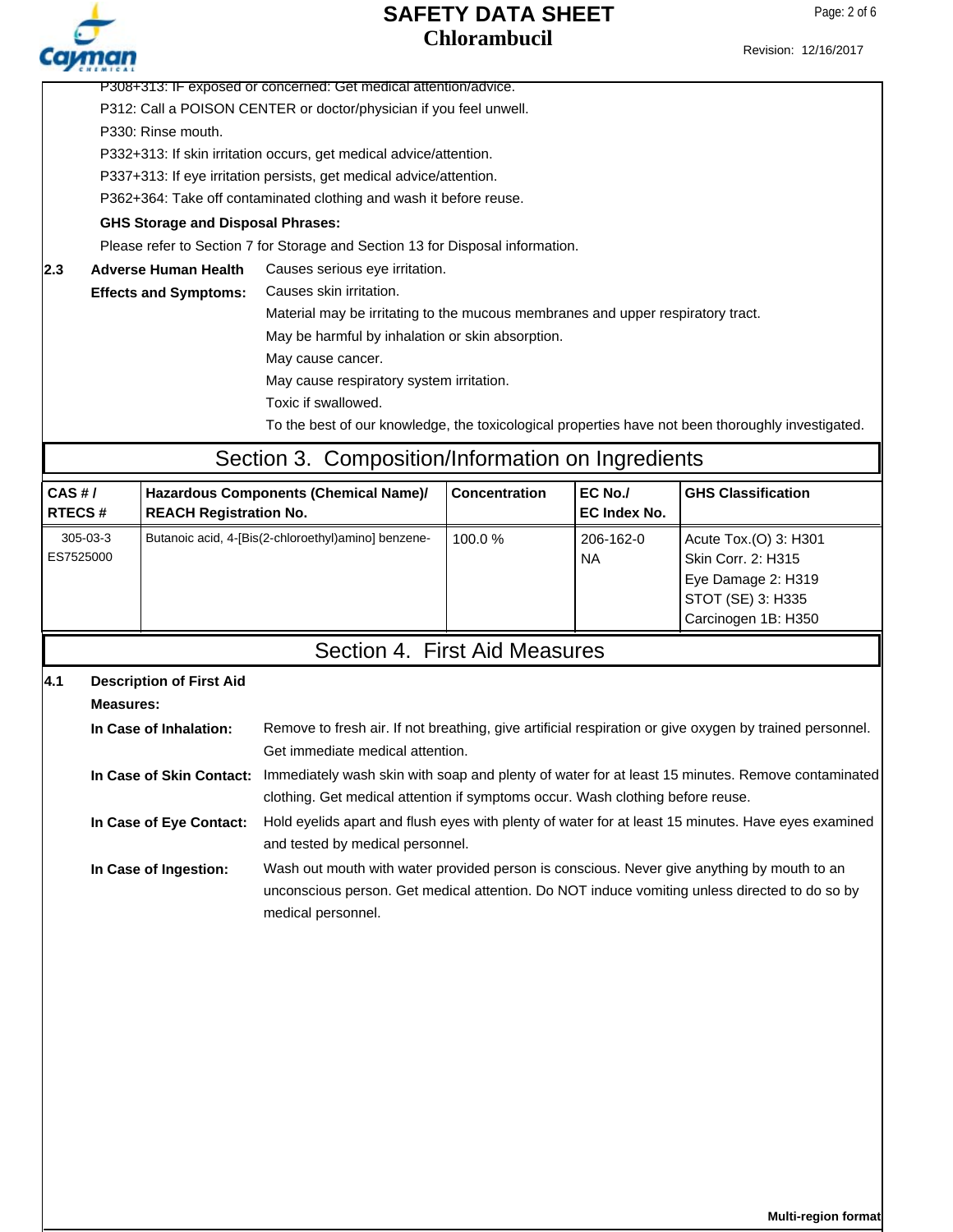

**Multi-region format**

Revision: 12/16/2017

|                                                            | Section 5. Fire Fighting Measures                                                                          |                                                                                                                                                                                                        |  |  |  |  |
|------------------------------------------------------------|------------------------------------------------------------------------------------------------------------|--------------------------------------------------------------------------------------------------------------------------------------------------------------------------------------------------------|--|--|--|--|
| 5.1                                                        | Use alcohol-resistant foam, carbon dioxide, water, or dry chemical spray.<br><b>Suitable Extinguishing</b> |                                                                                                                                                                                                        |  |  |  |  |
| Use water spray to cool fire-exposed containers.<br>Media: |                                                                                                            |                                                                                                                                                                                                        |  |  |  |  |
|                                                            |                                                                                                            | Unsuitable Extinguishing A solid water stream may be inefficient.                                                                                                                                      |  |  |  |  |
|                                                            | Media:                                                                                                     |                                                                                                                                                                                                        |  |  |  |  |
| 5.2<br>Flammable Properties and No data available.         |                                                                                                            |                                                                                                                                                                                                        |  |  |  |  |
|                                                            | Hazards:                                                                                                   |                                                                                                                                                                                                        |  |  |  |  |
|                                                            |                                                                                                            | No data available.                                                                                                                                                                                     |  |  |  |  |
|                                                            | Flash Pt:                                                                                                  | No data.                                                                                                                                                                                               |  |  |  |  |
|                                                            | <b>Explosive Limits:</b>                                                                                   | LEL: No data.<br>UEL: No data.                                                                                                                                                                         |  |  |  |  |
|                                                            | <b>Autoignition Pt:</b>                                                                                    | No data.                                                                                                                                                                                               |  |  |  |  |
| 5.3                                                        |                                                                                                            | Fire Fighting Instructions: As in any fire, wear self-contained breathing apparatus pressure-demand (NIOSH approved or<br>equivalent), and full protective gear to prevent contact with skin and eyes. |  |  |  |  |
|                                                            |                                                                                                            | Section 6. Accidental Release Measures                                                                                                                                                                 |  |  |  |  |
| 6.1                                                        | <b>Protective Precautions,</b>                                                                             | Avoid raising and breathing dust, and provide adequate ventilation.                                                                                                                                    |  |  |  |  |
|                                                            |                                                                                                            | Protective Equipment and As conditions warrant, wear a NIOSH approved self-contained breathing apparatus, or respirator,                                                                               |  |  |  |  |
|                                                            | <b>Emergency Procedures:</b>                                                                               | and appropriate personal protection (rubber boots, safety goggles, and heavy rubber gloves).                                                                                                           |  |  |  |  |
| 6.2                                                        | <b>Environmental</b>                                                                                       | Take steps to avoid release into the environment, if safe to do so.                                                                                                                                    |  |  |  |  |
|                                                            | <b>Precautions:</b>                                                                                        |                                                                                                                                                                                                        |  |  |  |  |
| 6.3                                                        |                                                                                                            | Methods and Material For Contain spill and collect, as appropriate.                                                                                                                                    |  |  |  |  |
|                                                            |                                                                                                            | Containment and Cleaning Transfer to a chemical waste container for disposal in accordance with local regulations.                                                                                     |  |  |  |  |
|                                                            | Up:                                                                                                        |                                                                                                                                                                                                        |  |  |  |  |
|                                                            | Section 7. Handling and Storage                                                                            |                                                                                                                                                                                                        |  |  |  |  |
|                                                            |                                                                                                            |                                                                                                                                                                                                        |  |  |  |  |
| 7.1                                                        |                                                                                                            | Precautions To Be Taken Avoid breathing dust/fume/gas/mist/vapours/spray.                                                                                                                              |  |  |  |  |
|                                                            | in Handling:                                                                                               | Avoid prolonged or repeated exposure.                                                                                                                                                                  |  |  |  |  |
| 7.2                                                        |                                                                                                            | Precautions To Be Taken Keep container tightly closed.                                                                                                                                                 |  |  |  |  |
|                                                            | in Storing:                                                                                                | Store in accordance with information listed on the product insert.                                                                                                                                     |  |  |  |  |
|                                                            |                                                                                                            | Section 8. Exposure Controls/Personal Protection                                                                                                                                                       |  |  |  |  |
| 8.1                                                        | <b>Exposure Parameters:</b>                                                                                |                                                                                                                                                                                                        |  |  |  |  |
| 8.2                                                        | <b>Exposure Controls:</b>                                                                                  |                                                                                                                                                                                                        |  |  |  |  |
| 8.2.1                                                      | <b>Engineering Controls</b>                                                                                | Use process enclosures, local exhaust ventilation, or other engineering controls to control airborne                                                                                                   |  |  |  |  |
|                                                            | (Ventilation etc.):                                                                                        | levels below recommended exposure limits.                                                                                                                                                              |  |  |  |  |
| 8.2.2                                                      | <b>Personal protection equipment:</b>                                                                      |                                                                                                                                                                                                        |  |  |  |  |
|                                                            | <b>Eye Protection:</b>                                                                                     | Safety glasses                                                                                                                                                                                         |  |  |  |  |
|                                                            | <b>Protective Gloves:</b>                                                                                  | Compatible chemical-resistant gloves                                                                                                                                                                   |  |  |  |  |
|                                                            | Other Protective Clothing: Lab coat                                                                        |                                                                                                                                                                                                        |  |  |  |  |
|                                                            | <b>Respiratory Equipment</b>                                                                               | NIOSH approved respirator, as conditions warrant.                                                                                                                                                      |  |  |  |  |
|                                                            | (Specify Type):                                                                                            |                                                                                                                                                                                                        |  |  |  |  |
|                                                            | Work/Hygienic/Maintenan Do not take internally.                                                            |                                                                                                                                                                                                        |  |  |  |  |
|                                                            | ce Practices:                                                                                              | Facilities storing or utilizing this material should be equipped with an eyewash and a safety shower.<br>Wash thoroughly after handling.                                                               |  |  |  |  |
|                                                            |                                                                                                            | No data available.                                                                                                                                                                                     |  |  |  |  |
|                                                            |                                                                                                            |                                                                                                                                                                                                        |  |  |  |  |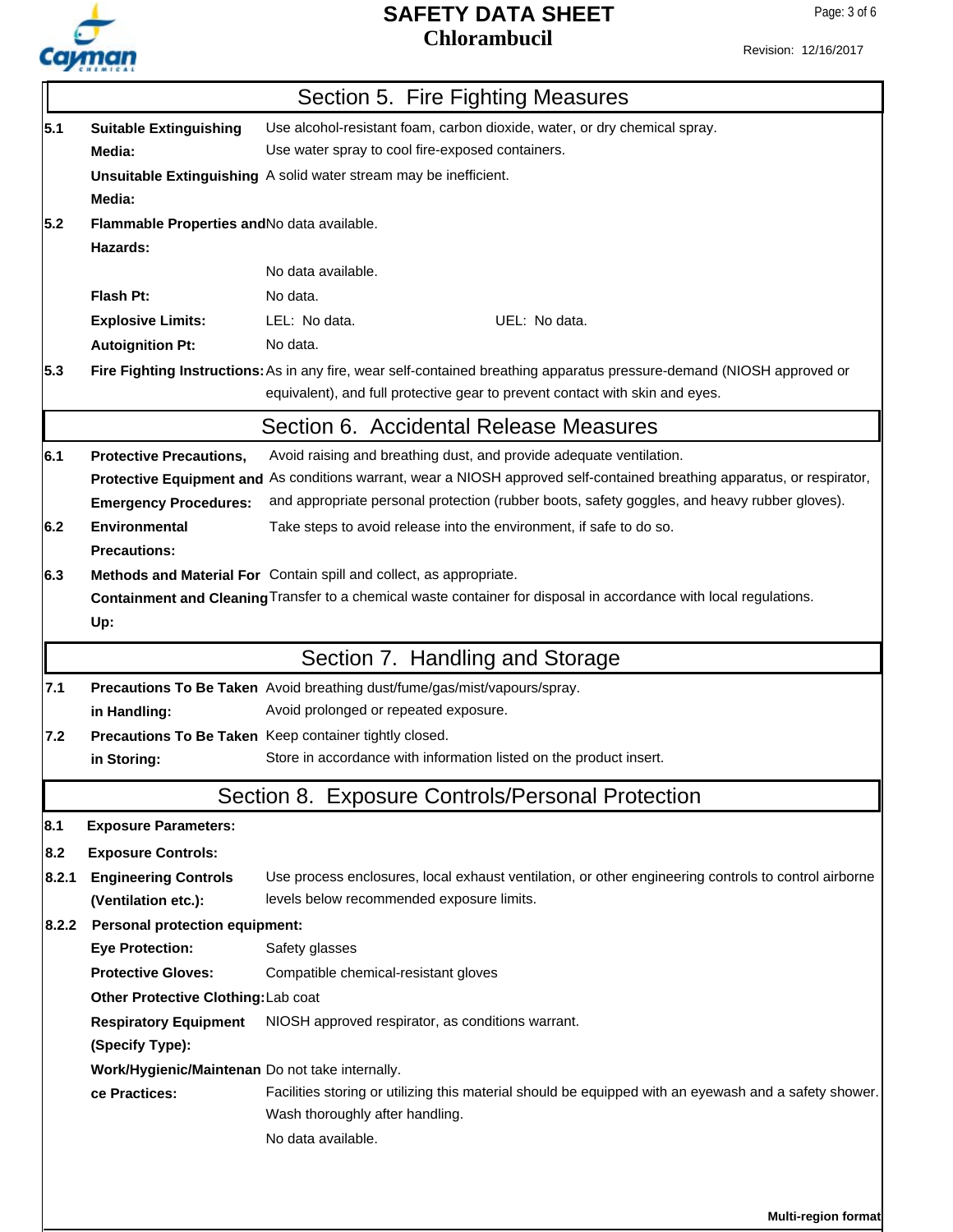

Revision: 12/16/2017

|      | Section 9. Physical and Chemical Properties                  |                                                                               |  |  |  |  |
|------|--------------------------------------------------------------|-------------------------------------------------------------------------------|--|--|--|--|
| 9.1  | <b>Information on Basic Physical and Chemical Properties</b> |                                                                               |  |  |  |  |
|      | <b>Physical States:</b>                                      | $\lceil$ $\rfloor$ Gas<br>[ ] Liquid<br>[X] Solid                             |  |  |  |  |
|      | <b>Appearance and Odor:</b>                                  | A solid                                                                       |  |  |  |  |
|      | pH:                                                          | No data.                                                                      |  |  |  |  |
|      | <b>Melting Point:</b>                                        | No data.                                                                      |  |  |  |  |
|      | <b>Boiling Point:</b>                                        | No data.                                                                      |  |  |  |  |
|      | Flash Pt:                                                    | No data.                                                                      |  |  |  |  |
|      | <b>Evaporation Rate:</b>                                     | No data.                                                                      |  |  |  |  |
|      | Flammability (solid, gas):                                   | No data available.                                                            |  |  |  |  |
|      | <b>Explosive Limits:</b>                                     | LEL: No data.<br>UEL: No data.                                                |  |  |  |  |
|      | Vapor Pressure (vs. Air or mm                                | No data.                                                                      |  |  |  |  |
|      | Hg):                                                         |                                                                               |  |  |  |  |
|      | Vapor Density (vs. Air = 1):                                 | No data.                                                                      |  |  |  |  |
|      | Specific Gravity (Water = 1):                                | No data.                                                                      |  |  |  |  |
|      | <b>Solubility in Water:</b>                                  | No data.                                                                      |  |  |  |  |
|      | <b>Solubility Notes:</b>                                     | Soluble (slightly) in: chloroform; MeOH;                                      |  |  |  |  |
|      | <b>Octanol/Water Partition</b>                               | No data.                                                                      |  |  |  |  |
|      | <b>Coefficient:</b>                                          |                                                                               |  |  |  |  |
|      | <b>Autoignition Pt:</b>                                      | No data.                                                                      |  |  |  |  |
|      | <b>Decomposition Temperature:</b>                            | No data.                                                                      |  |  |  |  |
|      | <b>Viscosity:</b>                                            | No data.                                                                      |  |  |  |  |
| 19.2 | <b>Other Information</b>                                     |                                                                               |  |  |  |  |
|      | <b>Percent Volatile:</b><br>No data.                         |                                                                               |  |  |  |  |
|      | <b>Molecular Formula &amp; Weight:</b>                       | C14H19Cl2NO2<br>304.2                                                         |  |  |  |  |
|      |                                                              | Section 10. Stability and Reactivity                                          |  |  |  |  |
| 10.1 | <b>Reactivity:</b>                                           | No data available.                                                            |  |  |  |  |
| 10.2 | <b>Stability:</b>                                            | Stable [X]<br>Unstable [ ]                                                    |  |  |  |  |
| 10.3 | <b>Stability Note(s):</b>                                    | Stable if stored in accordance with information listed on the product insert. |  |  |  |  |
|      | <b>Polymerization:</b>                                       | Will occur [ ]<br>Will not occur [X]                                          |  |  |  |  |
| 10.4 | <b>Conditions To Avoid:</b>                                  | No data available.                                                            |  |  |  |  |
| 10.5 | Incompatibility - Materials strong oxidizing agents          |                                                                               |  |  |  |  |
|      | To Avoid:                                                    |                                                                               |  |  |  |  |
| 10.6 | <b>Hazardous</b>                                             | carbon dioxide                                                                |  |  |  |  |
|      | <b>Decomposition or</b>                                      | carbon monoxide                                                               |  |  |  |  |
|      | <b>Byproducts:</b>                                           | hydrogen chloride gas                                                         |  |  |  |  |
|      |                                                              | nitrogen oxides                                                               |  |  |  |  |
|      |                                                              |                                                                               |  |  |  |  |
|      |                                                              |                                                                               |  |  |  |  |
|      |                                                              |                                                                               |  |  |  |  |
|      |                                                              |                                                                               |  |  |  |  |
|      |                                                              |                                                                               |  |  |  |  |
|      |                                                              |                                                                               |  |  |  |  |
|      |                                                              |                                                                               |  |  |  |  |
|      |                                                              |                                                                               |  |  |  |  |
|      |                                                              |                                                                               |  |  |  |  |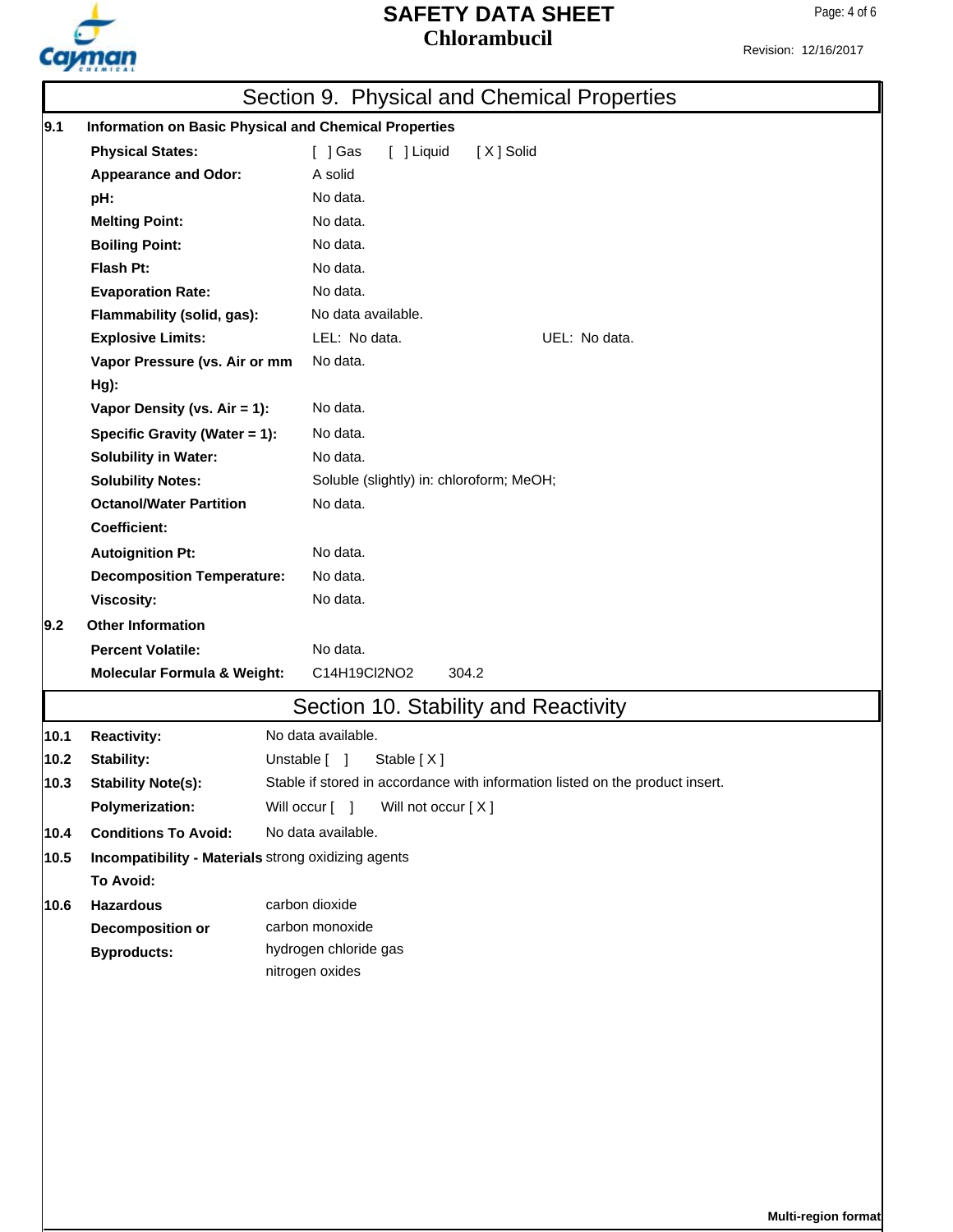

Revision: 12/16/2017

|      |                             |                                                                                               |                                                                                                  | Section 11. Toxicological Information                                                      |                                                                              |              |             |                            |  |
|------|-----------------------------|-----------------------------------------------------------------------------------------------|--------------------------------------------------------------------------------------------------|--------------------------------------------------------------------------------------------|------------------------------------------------------------------------------|--------------|-------------|----------------------------|--|
| 11.1 |                             | Information on<br>The toxicological effects of this product have not been thoroughly studied. |                                                                                                  |                                                                                            |                                                                              |              |             |                            |  |
|      |                             | <b>Toxicological Effects:</b>                                                                 | Chlorambucil - Toxicity Data: Oral TDLO (woman): 82600 ug/kg; Oral TDLO (man): 3571 ug/kg;       |                                                                                            |                                                                              |              |             |                            |  |
|      |                             |                                                                                               |                                                                                                  | Oral LD50 (rat): 76 mg/kg; Subcutaneous LD50 (rat): 32 mg/kg; Oral LD50 (mouse): 80 mg/kg; |                                                                              |              |             |                            |  |
|      |                             |                                                                                               |                                                                                                  |                                                                                            | Intraperitoneal LD50 (mouse): 20 mg/kg; Subcutaneous LD50 (mouse): 26 mg/kg; |              |             |                            |  |
|      |                             | <b>Chronic Toxicological</b>                                                                  |                                                                                                  | Chlorambucil - Investigated as a drug, mutagen, reproductive effector, and tumorigen.      |                                                                              |              |             |                            |  |
|      | Effects:                    |                                                                                               | Only select Registry of Toxic Effects of Chemical Substances (RTECS) data is presented here.     |                                                                                            |                                                                              |              |             |                            |  |
|      |                             |                                                                                               |                                                                                                  | See actual entry in RTECS for complete information.                                        |                                                                              |              |             |                            |  |
|      |                             |                                                                                               |                                                                                                  | Chlorambucil RTECS Number: ES7525000                                                       |                                                                              |              |             |                            |  |
| CAS# |                             | <b>Hazardous Components (Chemical Name)</b>                                                   |                                                                                                  | <b>NTP</b>                                                                                 | <b>IARC</b>                                                                  | <b>ACGIH</b> | <b>OSHA</b> |                            |  |
|      | 305-03-3                    |                                                                                               | Butanoic acid, 4-[Bis(2-chloroethyl)amino] benzene-                                              |                                                                                            | Known                                                                        | 1            | n.a.        | n.a.                       |  |
|      |                             |                                                                                               |                                                                                                  | Section 12. Ecological Information                                                         |                                                                              |              |             |                            |  |
| 12.1 | <b>Toxicity:</b>            |                                                                                               | Avoid release into the environment.                                                              |                                                                                            |                                                                              |              |             |                            |  |
|      |                             |                                                                                               | Runoff from fire control or dilution water may cause pollution.                                  |                                                                                            |                                                                              |              |             |                            |  |
| 12.2 | Persistence and             |                                                                                               | No data available.                                                                               |                                                                                            |                                                                              |              |             |                            |  |
|      | Degradability:              |                                                                                               |                                                                                                  |                                                                                            |                                                                              |              |             |                            |  |
| 12.3 |                             | <b>Bioaccumulative</b>                                                                        | No data available.                                                                               |                                                                                            |                                                                              |              |             |                            |  |
|      | <b>Potential:</b>           |                                                                                               |                                                                                                  |                                                                                            |                                                                              |              |             |                            |  |
| 12.4 | <b>Mobility in Soil:</b>    |                                                                                               | No data available.                                                                               |                                                                                            |                                                                              |              |             |                            |  |
| 12.5 |                             |                                                                                               | <b>Results of PBT and vPvB</b> No data available.                                                |                                                                                            |                                                                              |              |             |                            |  |
|      | assessment:                 |                                                                                               |                                                                                                  |                                                                                            |                                                                              |              |             |                            |  |
| 12.6 |                             | Other adverse effects:                                                                        | No data available.                                                                               |                                                                                            |                                                                              |              |             |                            |  |
|      |                             |                                                                                               |                                                                                                  | Section 13. Disposal Considerations                                                        |                                                                              |              |             |                            |  |
| 13.1 |                             | <b>Waste Disposal Method:</b>                                                                 |                                                                                                  | Dispose in accordance with local, state, and federal regulations.                          |                                                                              |              |             |                            |  |
|      |                             |                                                                                               |                                                                                                  | Section 14. Transport Information                                                          |                                                                              |              |             |                            |  |
| 14.1 |                             | <b>LAND TRANSPORT (US DOT):</b>                                                               |                                                                                                  |                                                                                            |                                                                              |              |             |                            |  |
|      |                             | <b>DOT Proper Shipping Name:</b>                                                              |                                                                                                  | Toxic solids, organic, n.o.s. (Chlorambucil)                                               |                                                                              |              |             |                            |  |
|      | <b>DOT Hazard Class:</b>    |                                                                                               | 6.1                                                                                              | <b>POISON</b>                                                                              |                                                                              |              |             |                            |  |
|      | <b>UN/NA Number:</b>        |                                                                                               | <b>UN2811</b>                                                                                    |                                                                                            | <b>Packing Group:</b>                                                        |              | Ш           |                            |  |
|      |                             |                                                                                               |                                                                                                  |                                                                                            |                                                                              |              |             |                            |  |
|      |                             |                                                                                               | ي<br>پيو                                                                                         |                                                                                            |                                                                              |              |             |                            |  |
|      |                             |                                                                                               | POISON                                                                                           |                                                                                            |                                                                              |              |             |                            |  |
|      |                             |                                                                                               | 6                                                                                                |                                                                                            |                                                                              |              |             |                            |  |
| 14.1 |                             | <b>LAND TRANSPORT (European ADR/RID):</b>                                                     |                                                                                                  |                                                                                            |                                                                              |              |             |                            |  |
|      |                             | <b>ADR/RID Shipping Name:</b>                                                                 |                                                                                                  | Toxic solids, organic, n.o.s. (Chlorambucil)                                               |                                                                              |              |             |                            |  |
|      | <b>UN Number:</b>           |                                                                                               | 2811                                                                                             |                                                                                            | <b>Packing Group:</b>                                                        |              | III         |                            |  |
|      | <b>Hazard Class:</b>        |                                                                                               | 6.1 - POISON                                                                                     |                                                                                            |                                                                              |              |             |                            |  |
| 14.3 |                             | AIR TRANSPORT (ICAO/IATA):                                                                    |                                                                                                  |                                                                                            |                                                                              |              |             |                            |  |
|      |                             | <b>ICAO/IATA Shipping Name:</b>                                                               |                                                                                                  | Toxic solids, organic, n.o.s. (Chlorambucil)                                               |                                                                              |              |             |                            |  |
|      | <b>UN Number:</b>           |                                                                                               | 2811                                                                                             |                                                                                            | <b>Packing Group:</b>                                                        |              | III         |                            |  |
|      | <b>Hazard Class:</b>        |                                                                                               | 6.1 - POISON                                                                                     |                                                                                            | <b>IATA Classification:</b>                                                  |              | 6.1         |                            |  |
|      | <b>Additional Transport</b> |                                                                                               |                                                                                                  | Transport in accordance with local, state, and federal regulations.                        |                                                                              |              |             |                            |  |
|      | Information:                |                                                                                               | When sold in quantities of less than or equal to 1 mL, or 1 g, with an Excepted Quantity Code of |                                                                                            |                                                                              |              |             |                            |  |
|      |                             |                                                                                               |                                                                                                  | E1, E2, E4, or E5, this item meets the De Minimis Quantities exemption, per IATA 2.6.10.   |                                                                              |              |             |                            |  |
|      |                             |                                                                                               |                                                                                                  |                                                                                            |                                                                              |              |             | <b>Multi-region format</b> |  |